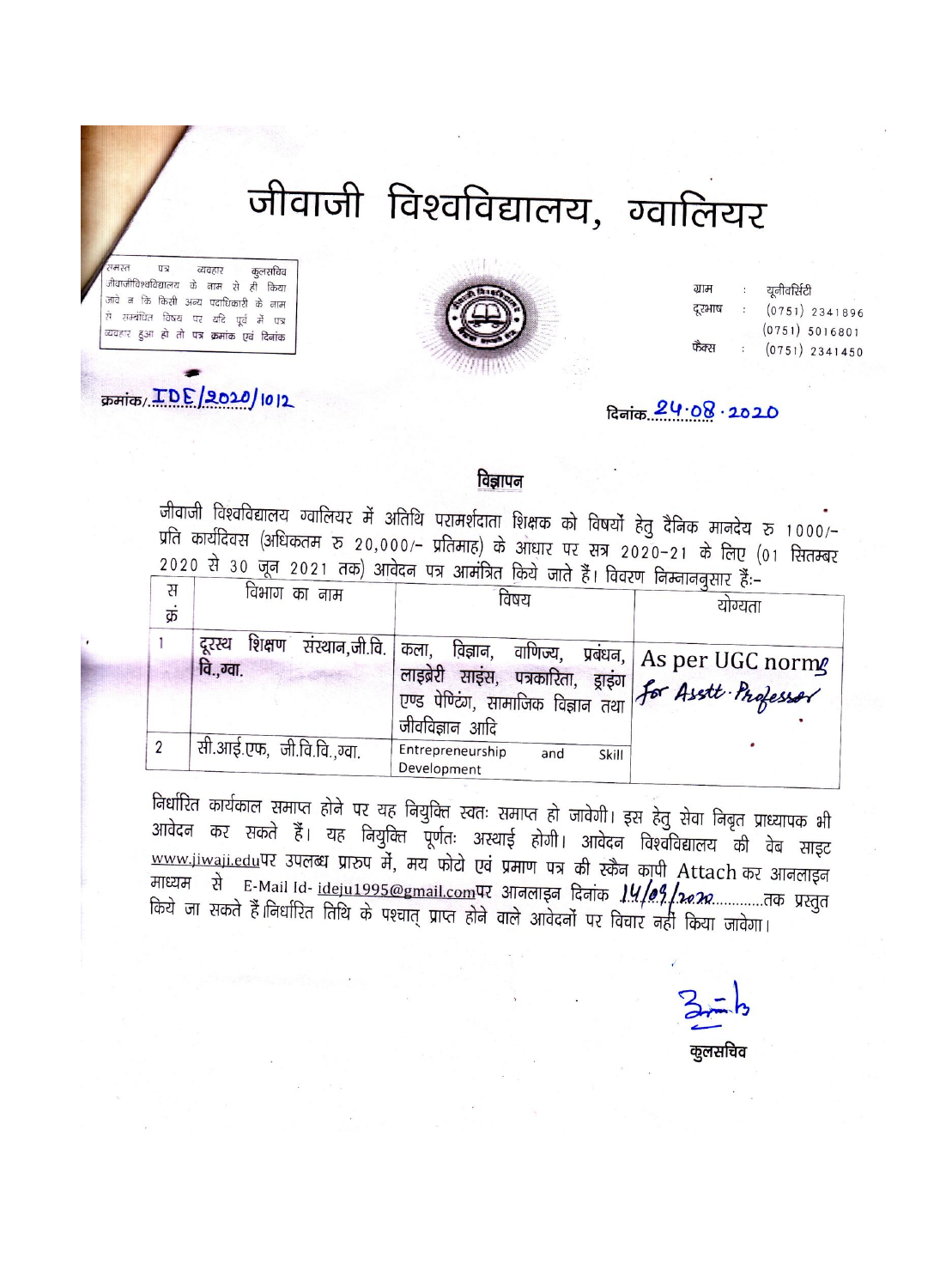

### JIWAJI UNIVERSITY, GWALIOR

जीवाजीविश्वविद्यालय,ग्वालियर(म.प्र.)

#### APPLICATION FORM forGuest Counselor Faculty

| 1.<br>2.<br>3.                                                                                                                                                                                                                                                         | Full Name (in Block Letters)<br>Father's/Husband'sName<br>(a) Address for Correspondence पत्राचार के लिये पता |                                                 | Latest Photograph<br>of the Applicant |                           |                                               |                                                                        |                                                                             |                                                           |
|------------------------------------------------------------------------------------------------------------------------------------------------------------------------------------------------------------------------------------------------------------------------|---------------------------------------------------------------------------------------------------------------|-------------------------------------------------|---------------------------------------|---------------------------|-----------------------------------------------|------------------------------------------------------------------------|-----------------------------------------------------------------------------|-----------------------------------------------------------|
| 4.<br>.5.                                                                                                                                                                                                                                                              | Age on the last date of this application                                                                      |                                                 | Year <u>and</u> Year                  |                           |                                               |                                                                        |                                                                             |                                                           |
| MeritalStatus: Married/Unmarried<br>6.<br>Academic Qualification (Commencing with the Intermediate/Senior Secondary Certificate Examination or an equivalent examination.<br>7.<br>इन्टरमीडिएट / सीनियरसेकेन्डरीसर्टीफिकेटपरीक्षा अथवा समकक्ष परीक्षा से प्रारम्भकरें। |                                                                                                               |                                                 |                                       |                           |                                               |                                                                        |                                                                             |                                                           |
|                                                                                                                                                                                                                                                                        | <b>Examination/Degree</b><br>परीक्षा / उपाधि                                                                  | Subject/<br>Specialization<br>विषय / विशेषज्ञता | Year<br>वर्ष                          | <b>Division</b><br>श्रेणी | $\%$<br>Marks/<br>Grade<br>$%$ /अंक<br>∕ग्रेड | No. of<br>Attempts<br>subject<br>wise.<br>विषयानुसार<br>प्रायास संख्या | University/<br>College/<br><b>Board</b><br>विश्वविद्यालय /<br>कॉलेज / बोर्उ | Distinction/<br>Scholarship<br>विशिष्टता /<br>छात्रवृत्ति |

Research Degree(s) शोध उपाधियां :

| Degree                | University | Specific date of<br>submission of Ph.D.<br>thesis | Specific date of award | Title of the work |
|-----------------------|------------|---------------------------------------------------|------------------------|-------------------|
| Ph.D./D.Phil/D./D.Mus |            |                                                   |                        |                   |

(i) Whether Ph.D. awarded as per UGC Regulation 2010  $\operatorname{Yes}/\operatorname{No}$ 

(ii) Whether qualified NET/SET conducted by UGC/CSIR/ICAR/State(Indicate the date)

8. Teaching/Professional/Research Employment (Give particulars in descending order starting with the present post)

| Employer | *Status of               | Post held | **Pay Scale | <b>Basic Pay</b> | Period of Employment |    | Nature of    |
|----------|--------------------------|-----------|-------------|------------------|----------------------|----|--------------|
|          | Institute/<br>University |           |             |                  | From                 | To | Duties/Works |
|          |                          |           |             |                  |                      |    |              |
|          |                          |           |             |                  |                      |    |              |
|          |                          |           |             |                  |                      |    |              |
|          |                          |           |             |                  |                      |    |              |

\* Govt./Quasi Govt./Autonomous/Private. सरकारी / अर्धसरकारी / स्वायत्तशासी / निजी

\*\* Mention whether revised or unrevised, if relevant. कृप्यासंशोधितअथवाअसंशोधितवेतनमान का उल्लेख करें।